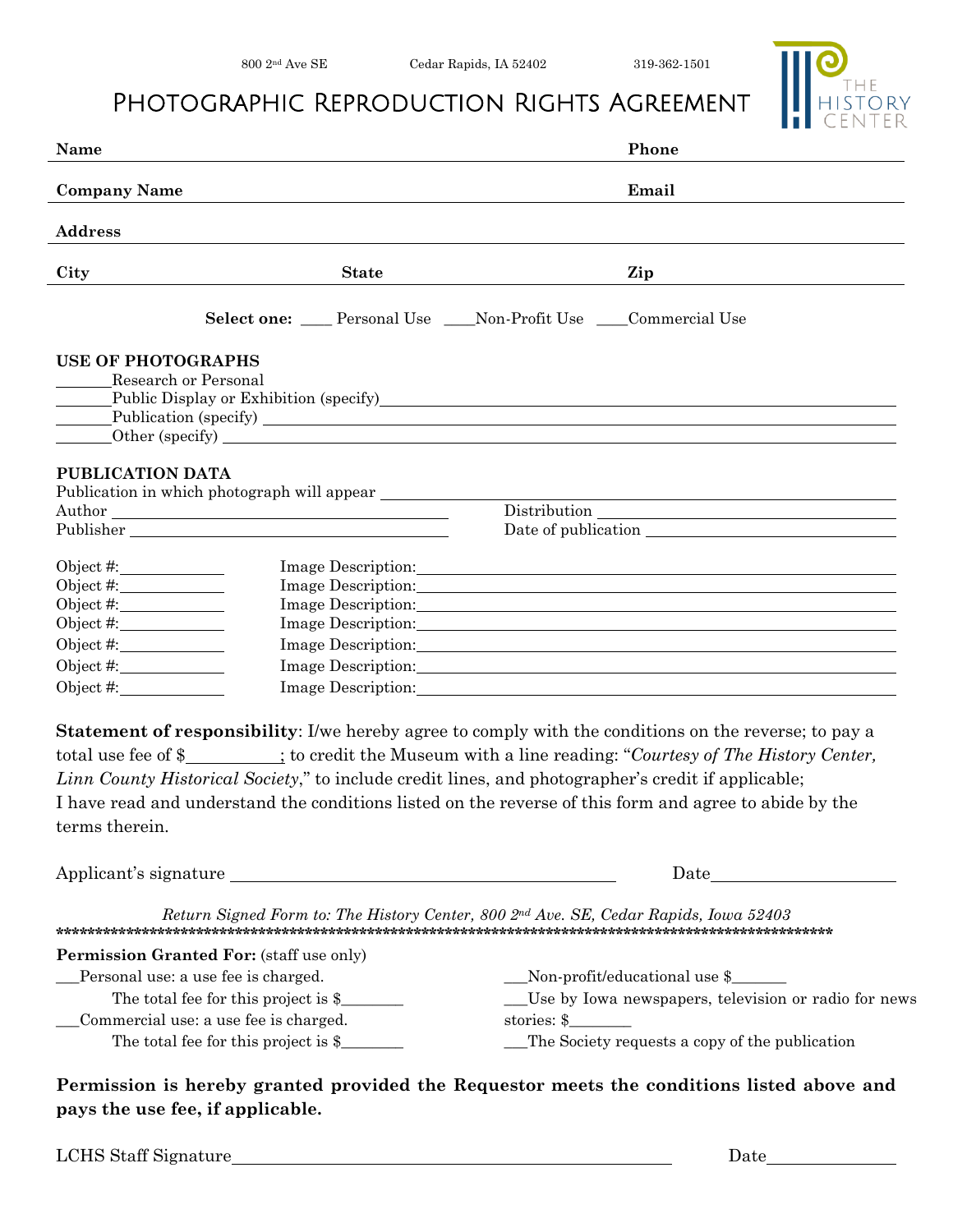## **Conditions for Reproduction of Photographic Images**

- 1. All photographic/video reproductions shall be for an approved, one-time, one-edition use only. Requests for additional use, editions, or formats shall be made in writing to the curator. The user shall incur a fine of three times the normal commercial use fee for each unauthorized reproduction.
- 2. Photographs/videos may not be altered (e.g., cropped, overprinted, bled) in any way, unless authorized in writing by the curator.
- 3. The credit line, "**Courtesy of The History Center, Linn County Historical Society**" shall be attributed to each image/video reproduced. Abbreviations shall not be permitted. The credit line shall appear:

a. For printed material or electronic media, in immediate proximity to the reproduction or in the section within the publication devoted to photographic credits.

b. For film and video use, included with other "Sources of Illustrations." Collection name and catalog number may be omitted.

c. For exhibitions, within the exhibition area.

- 4. One complete, complimentary copy of the publication shall be furnished to the Museum, unless the image was not used. All expenses for shipping and handling are to be borne by the applicant.
- 5. In authorizing the publication of an image/video, the Museum does not surrender its own right, title, ownership, or right to publisher to grant permission for others to do so. The Museum assumes no responsibility for infraction of copyright laws, invasion of privacy, or improper or illegal use that may arise from reproduction of the image.
- 6. In the case where copyright is held by a third party, the applicant shall secure and provide to the Museum written permission from that party. The applicant shall agree to indemnify the Museum against any third-party claims of copyright infringement.
- 7. The Museum reserves the right to deny permission to reproduce an image/video from its collection to any applicant whose product is not acceptable to the Museum for any reason.